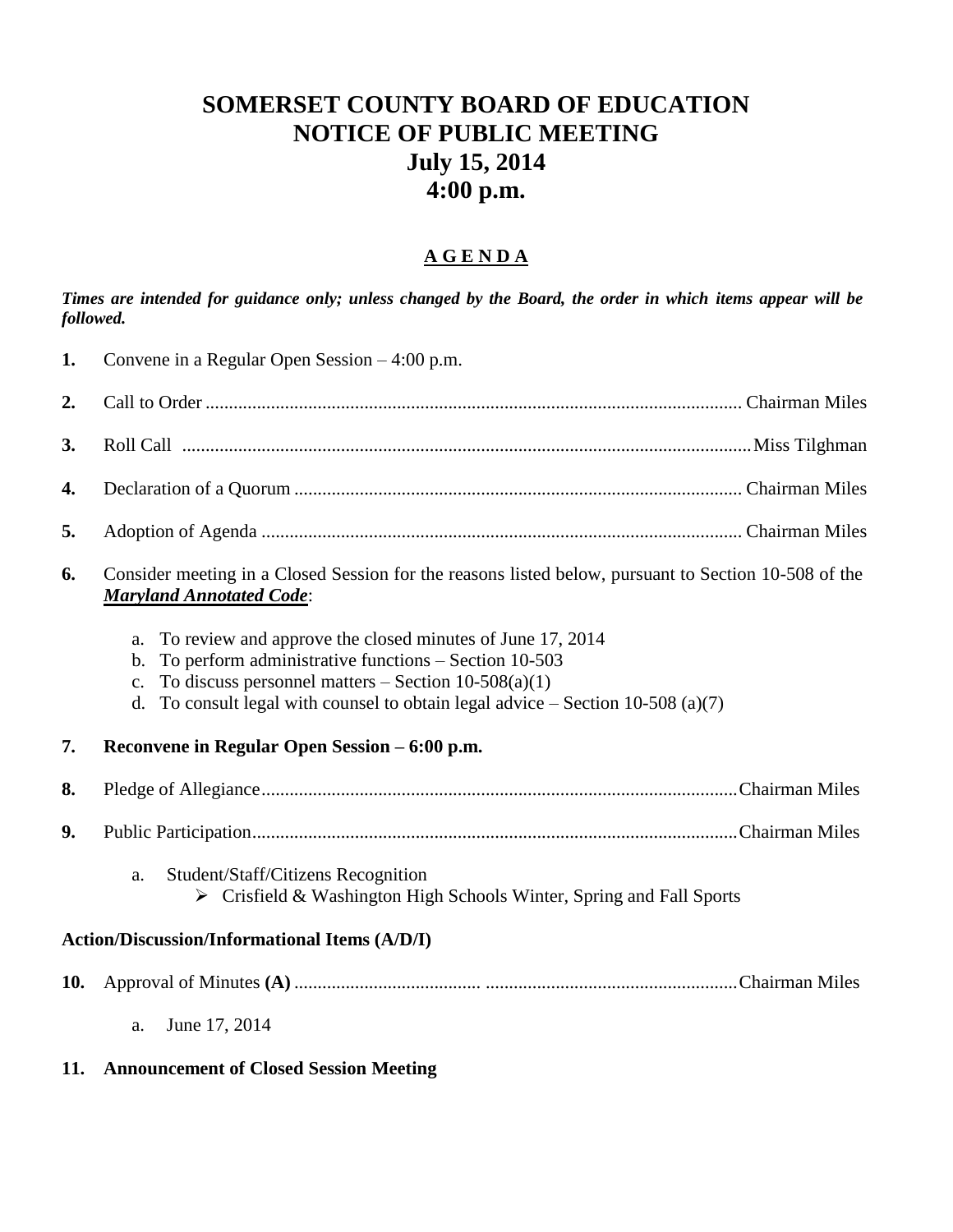|     |    | a. To review and approve the closed minutes of June 17, 2014<br>b. To perform administrative functions $-$ Section 10-503<br>c. To discuss personnel matters $-$ Section 10-508(a)(1)<br>d. To consult with legal counsel to obtain legal advice $-$ Section 10-508 (a)(7) |
|-----|----|----------------------------------------------------------------------------------------------------------------------------------------------------------------------------------------------------------------------------------------------------------------------------|
| 12. |    | <b>UNFINISHED BUSINESS-</b>                                                                                                                                                                                                                                                |
|     |    | <b>A. Administrative Functions</b>                                                                                                                                                                                                                                         |
|     |    | (Exhibit 12-A1)                                                                                                                                                                                                                                                            |
|     | 2. | (Exhibit 12-A2)                                                                                                                                                                                                                                                            |
|     |    | (Exhibit 12-A3)                                                                                                                                                                                                                                                            |
| 13. |    | <b>New BUSINESS</b>                                                                                                                                                                                                                                                        |
|     |    | <b>A. Monthly Finance Reports</b>                                                                                                                                                                                                                                          |
|     |    | (Exhibit 13-A1)                                                                                                                                                                                                                                                            |
|     |    | (Exhibit 13-A2)                                                                                                                                                                                                                                                            |
|     |    |                                                                                                                                                                                                                                                                            |
|     |    | $\triangleright$ Cloverland – Milk Products<br>$\triangleright$ Sysco – Other Food Products<br>$\triangleright$ Schmidts – Bread Products<br>(Exhibit 13-B)                                                                                                                |
|     |    | <b>C.</b> Administrative Functions - Polices                                                                                                                                                                                                                               |
|     |    | 1. Policy 600-42, Use of Video Cameras for Safety and Security (A)  Ms. Smoker<br>$(Exhibit 13-C1)$                                                                                                                                                                        |
|     |    | (Exhibit 13-C2)                                                                                                                                                                                                                                                            |
|     | 3. | $(Exhibit 13-C3)$                                                                                                                                                                                                                                                          |
|     |    | (Exhibit 13-C4)                                                                                                                                                                                                                                                            |